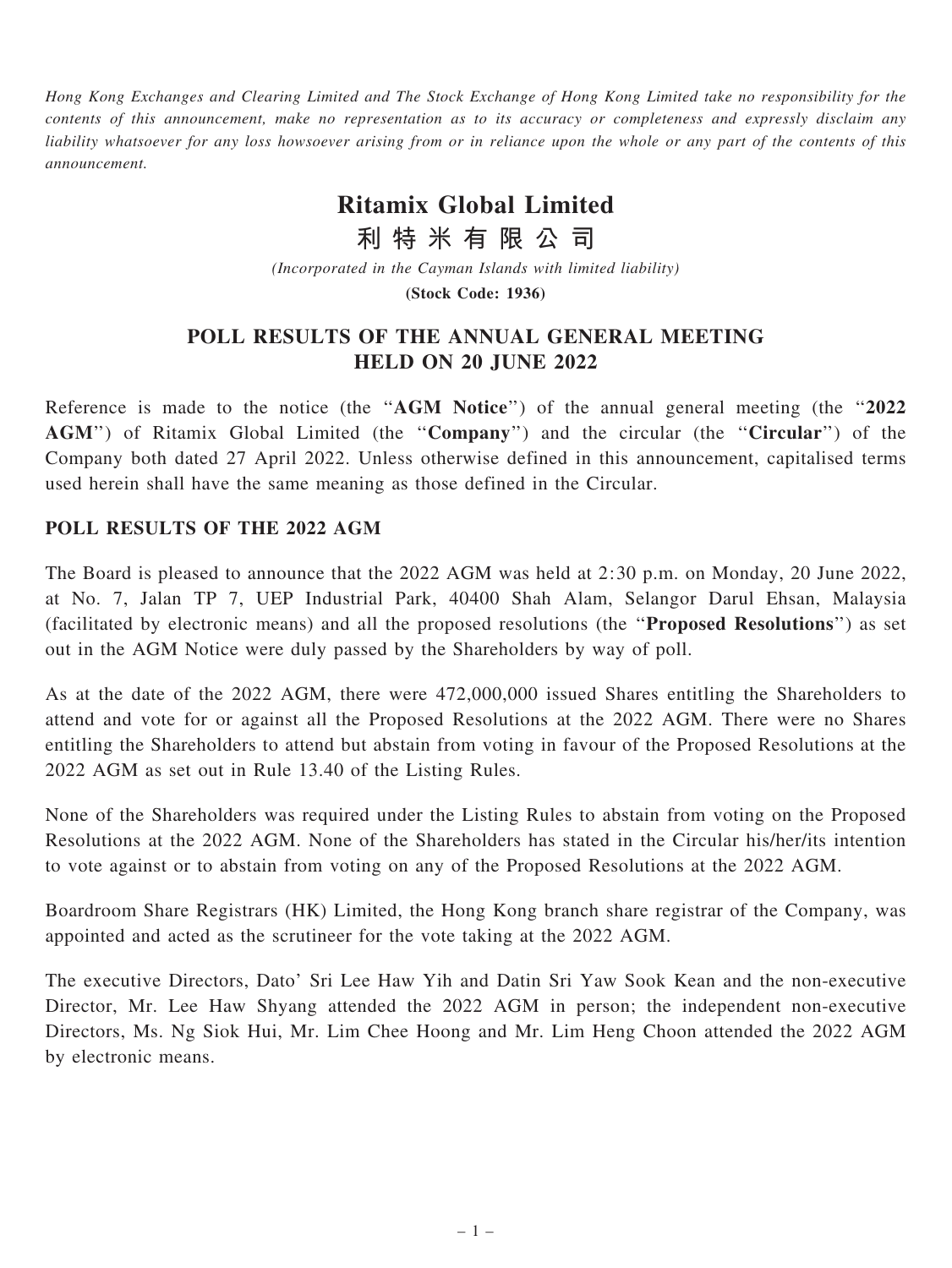The poll results in respect of all the Proposed Resolutions at the 2022 AGM are set out as follows:

| <b>Ordinary Resolutions</b> |                                                                                                                                                                                                                                                                               | <b>Number of Votes</b><br>$(\%)$ (Note 1) |                           |
|-----------------------------|-------------------------------------------------------------------------------------------------------------------------------------------------------------------------------------------------------------------------------------------------------------------------------|-------------------------------------------|---------------------------|
|                             |                                                                                                                                                                                                                                                                               | For                                       | <b>Against</b>            |
| 1.                          | To consider and adopt the audited consolidated financial<br>statements of the Company and its subsidiaries for the year<br>ended 31 December 2021 and the respective reports of the<br>Company's directors (the " $\text{Directory}(s)$ ") and independent<br>joint auditors. | 364,982,000<br>$(100\%)$                  | $\overline{0}$<br>$(0\%)$ |
| 2.                          | To re-elect Mr. Lee Haw Shyang as a non-executive<br><sup>1.</sup><br>Director.                                                                                                                                                                                               | 364,982,000<br>$(100\%)$                  | $\theta$<br>$(0\%)$       |
|                             | To re-elect Mr. Lim Heng Choon as an independent<br>11.<br>non-executive Director.                                                                                                                                                                                            | 364,982,000<br>$(100\%)$                  | $\overline{0}$<br>$(0\%)$ |
| 3.                          | To authorise the board of Directors (the " <b>Board</b> ") to fix<br>the remuneration of the Directors for the year ending 31<br>December 2022 ("FY 2022").                                                                                                                   | 364,982,000<br>$(100\%)$                  | $\overline{0}$<br>$(0\%)$ |
| 4.                          | To re-appoint Mazars PLT as the sole independent auditor<br>of the Company's financial statements for FY 2022 and<br>authorise the Board to fix its remuneration.                                                                                                             | 364,982,000<br>$(100\%)$                  | $\overline{0}$<br>$(0\%)$ |
| 5.                          | To grant a general and an unconditional mandate to the<br>Directors to allot, issue and otherwise deal with additional<br>shares of the Company (the "Shares"). (Note 2)                                                                                                      | 364,982,000<br>$(100\%)$                  | $\overline{0}$<br>$(0\%)$ |
| 6.                          | To grant a general and an unconditional mandate to the<br>Directors to repurchase the Shares. (Note 2)                                                                                                                                                                        | 364,982,000<br>$(100\%)$                  | $\overline{0}$<br>$(0\%)$ |
| 7.                          | Conditional on the passing of resolutions no. 5 and 6<br>above, to extend the general mandate granted by resolution<br>no. 5 by adding thereto the Shares repurchased pursuant to<br>the general mandate granted by resolution no. 6. (Note 2)                                | 364,982,000<br>$(100\%)$                  | $\theta$<br>$(0\%)$       |
| <b>Special Resolution</b>   |                                                                                                                                                                                                                                                                               | <b>Number of Votes</b><br>$(\%)$ (Note 1) |                           |
|                             |                                                                                                                                                                                                                                                                               | For                                       | <b>Against</b>            |
| 8.                          | To amend the Articles of Association of the Company with<br>details set out in Appendix III to the circular of the<br>Company dated 27 April 2022.                                                                                                                            | 364,982,000<br>$(100\%)$                  | $\theta$<br>$(0\%)$       |